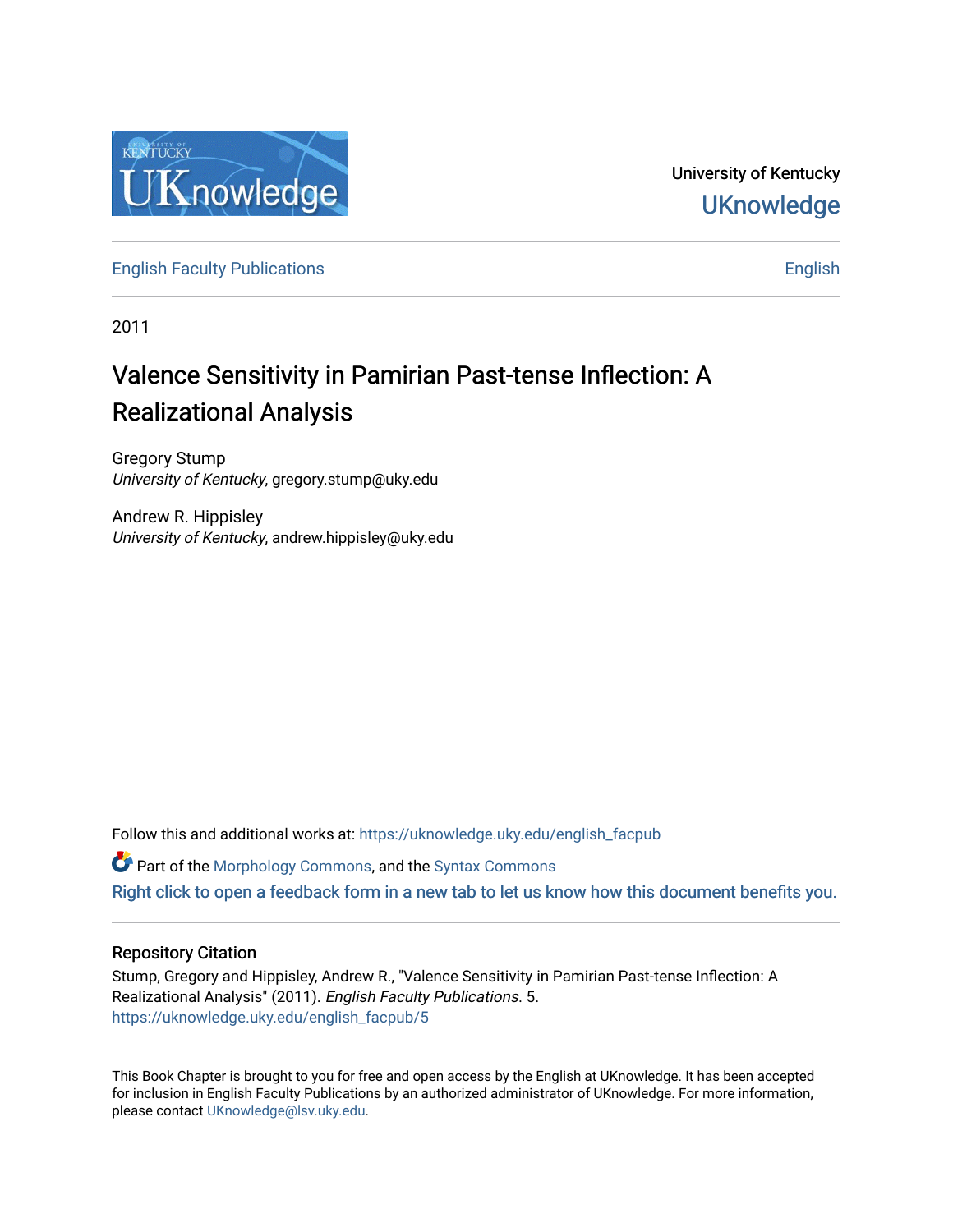# Valence Sensitivity in Pamirian Past-tense Inflection: A Realizational Analysis

## Notes/Citation Information

Published in Topics in Iranian Linguistics. Agnes Korn, Geoffrey Haig, Simin Karimi, & Pollett Samvelian, (Eds.). p. 103-115.

© 2011 Dr. Ludwig Reichert Verlag Wiesbaden

The copyright holder has granted the permission for posting the book chapter here.

This book chapter is also available online at [http://titus.uni-frankfurt.de/personal/agnes/paris09/](http://titus.uni-frankfurt.de/personal/agnes/paris09/stump_hippisley2011.pdf) [stump\\_hippisley2011.pdf.](http://titus.uni-frankfurt.de/personal/agnes/paris09/stump_hippisley2011.pdf)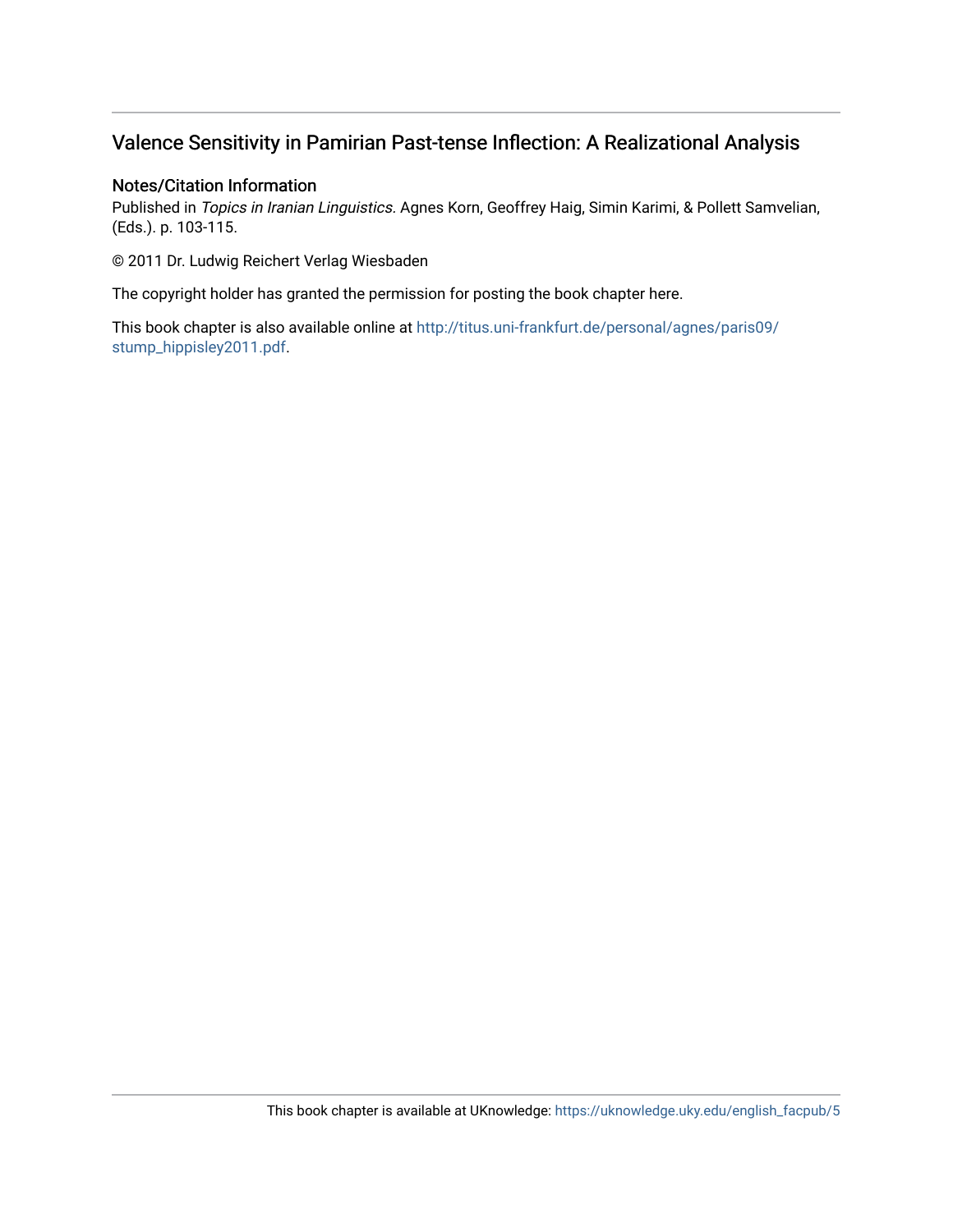# BEITRÄGE ZUR IRANISTIK

Gegründet von Georges Redard, herausgegeben von Nicholas Sims-Williams

Band 34

Topics in Iranian Linguistics

Herausgegeben von Agnes Korn, Geoffrey Haig, Simin Karimi und Pollet Samvelian

WIESBADEN 2011 DR. LUDWIG REICHERT VERLAG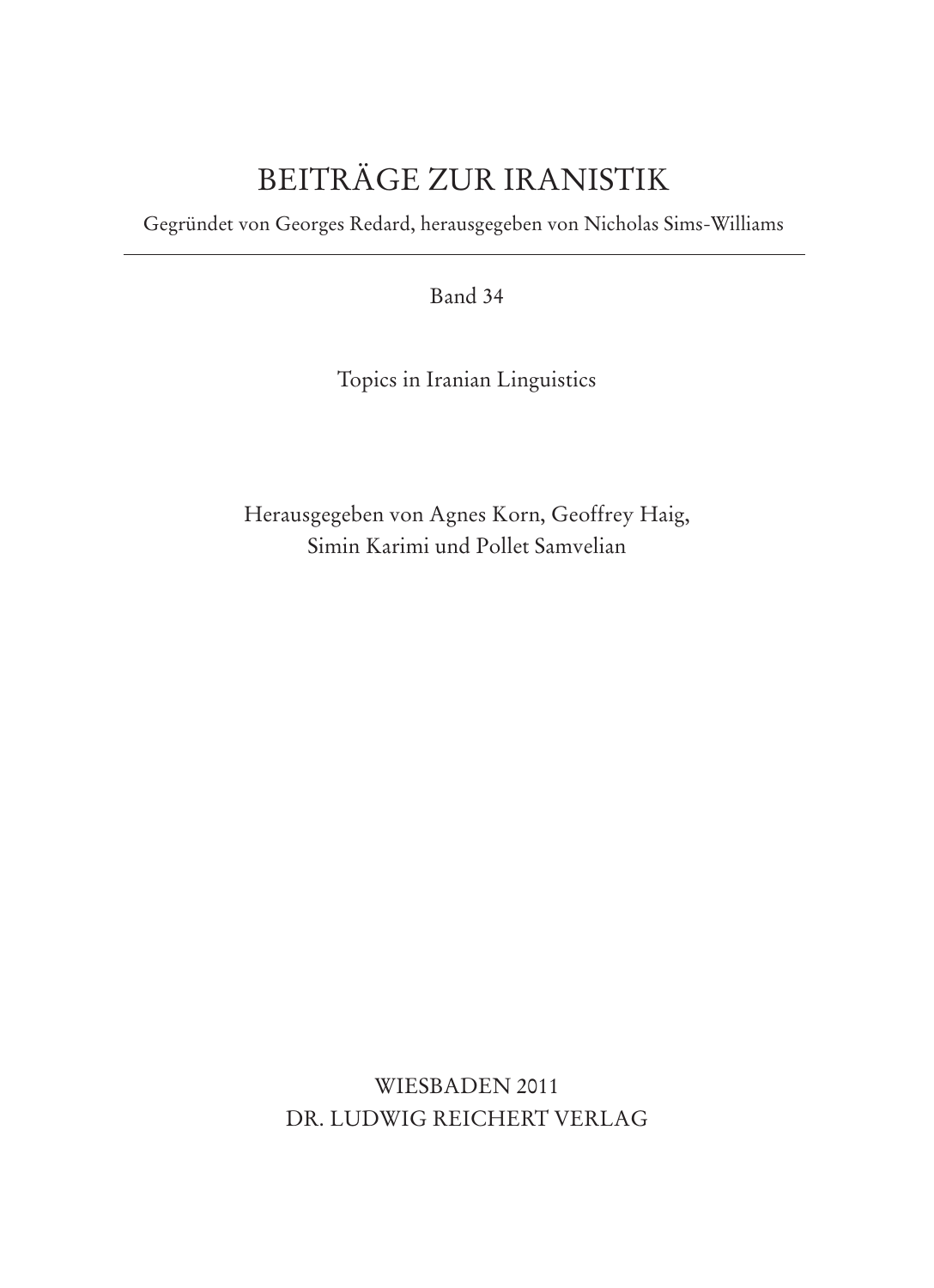Printed with the financial support of *Mondes iranien et indien* (UMR 7528, CNRS, Paris)

#### **Bibliografische Information der Deutschen Nationalbibliothek**

Die Deutsche Nationalbibliothek verzeichnet diese Publikation in der Deutschen Nationalbibliografie; detaillierte bibliografische Daten sind im Internet über http://dnb.d-nb.de abrufbar.

#### © 2011 Dr. Ludwig Reichert Verlag Wiesbaden ISBN: 978-3-89500-826-9 www.reichert-verlag.de

Das Werk einschließlich aller seiner Teile ist urheberrechtlich geschützt. Jede Verwertung außerhalb der engen Grenzen des Urheberrechtsgesetzes ist ohne Zustimmung des Verlages unzulässig und strafbar. Das gilt insbesondere für Vervielfältigungen, Übersetzungen, Mikroverfilmungen und die Speicherung und Verarbeitung in elektronischen Systemen. Gedruckt auf säurefreiem Papier (alterungsbeständig pH7 –, neutral) Printed in Germany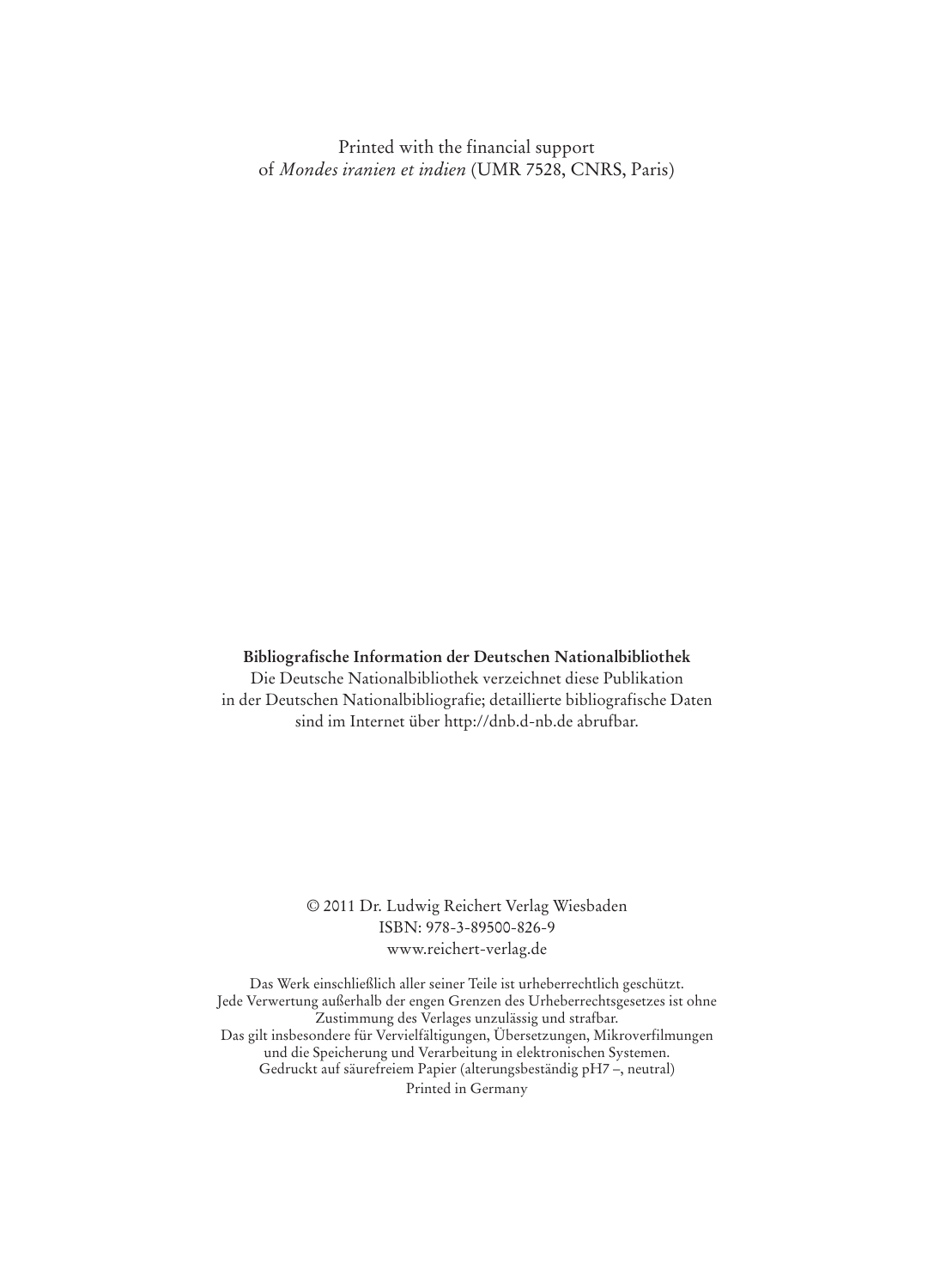# Topics in Iranian Linguistics

Herausgegeben von Agnes Korn, Geoffrey Haig, Simin Karimi und Pollet Samvelian

WIESBADEN 2011 DR. LUDWIG REICHERT VERLAG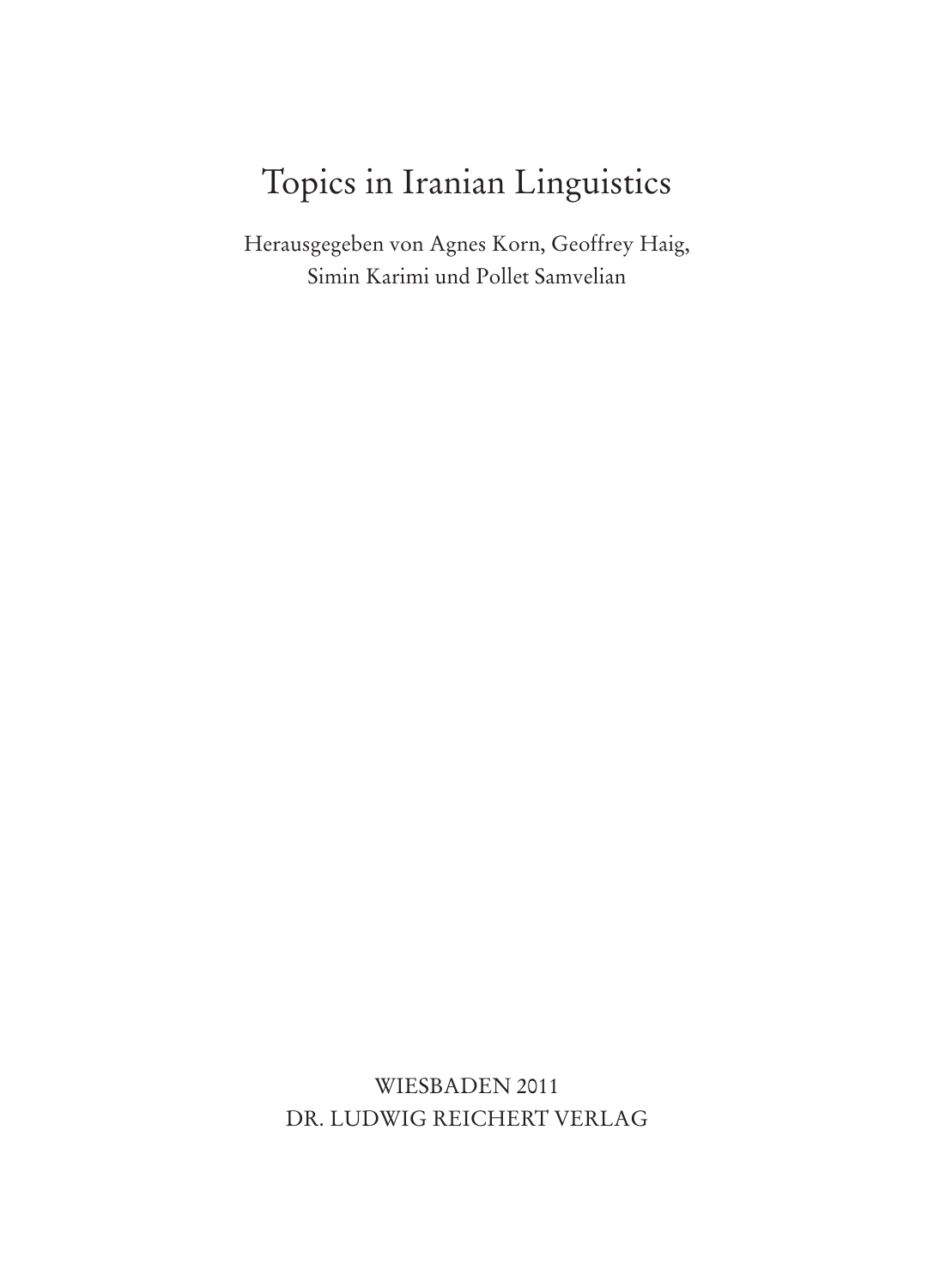## Valence Sensitivity in Pamirian Past-tense Inflection: A Realizational Analysis<sup>1</sup>

## Gregory Stump, Andrew Hippisley

### 1. Introduction

j

A richly articulated theory of morphology makes it possible to localize the differences between related languages in a precise and explicit way. Here, we propose a formal synchronic analysis of the past-tense auxiliary in the Pamir languages; we argue that the different kinds of valence sensitivity observable in the morphosyntax of this auxiliary in different Pamir languages are reducible to differences in a particular domain of their morphological architecture. Following STUMP 2001, we assume an inferential-realizational framework for inflectional morphology—INFERENTIAL (rather than LEXICAL) in that it attributes complex morphological structures to the application of morphological rules rather than to the syntactic combination of lexically listed morphemes; REALIZATIONAL (rather than INCREMENTAL) in that it treats an inflected word's association with its morphosyntactic property set as a precondition for (rather than as a consequence of) its morphological formation. In particular, we assume that a language's morphological system includes

- **property cooccurrence restrictions**, which define the structure of inflectional paradigms by specifying how grammatical characteristics may intersect within each of a paradigm's cells;
- **rules of exponence**, which associate a cell's grammatical characteristics with particular aspects of its phonological realization; and
- **rules of referral**, which link cells (belonging to the same paradigm or to different paradigms) that are systematically alike in their phonological realization.

We argue that in the Pamir languages (East Iranian),<sup>1</sup> the morphosyntax of the past-tense auxiliary is regulated by a property cooccurrence restriction and a rule of referral which are shared across these languages, and that the different kinds of valence sensitivity that the past-tense auxiliary exhibits in these languages is purely an effect of differences in their systems of rules of exponence. We begin by identifying three types of valence sensitivity and the manner in which they are exhibited in four representative members of the Pamir language group (section 2.). We then propose a formal account of this sensitivity to valence in each of the four languages (section 3.); to our knowledge, this is the first attempt at a formal comparative analysis of these facts. We summarize our conclusions in section 4.

<sup>1</sup> An earlier version of this paper was presented at the Third International Conference on Iranian Linguistics, University of Paris 3 - Sorbonne Nouvelle, September 11-13, 2009; we thank the audience at this event for helpful comments. We are also grateful to Agnes Korn for a number of suggested improvements. 1

The Pamir languages are spoken in southeastern Tajikistan and adjoining regions of Afghanistan, Pakistan and China; in spite of their geographical proximity, it is not clear that they constitute a genetic subgroup. For discussion of the genetic relations among the Pamir languages and their relatedness to other East Iranian languages, see WENDTLAND 2009.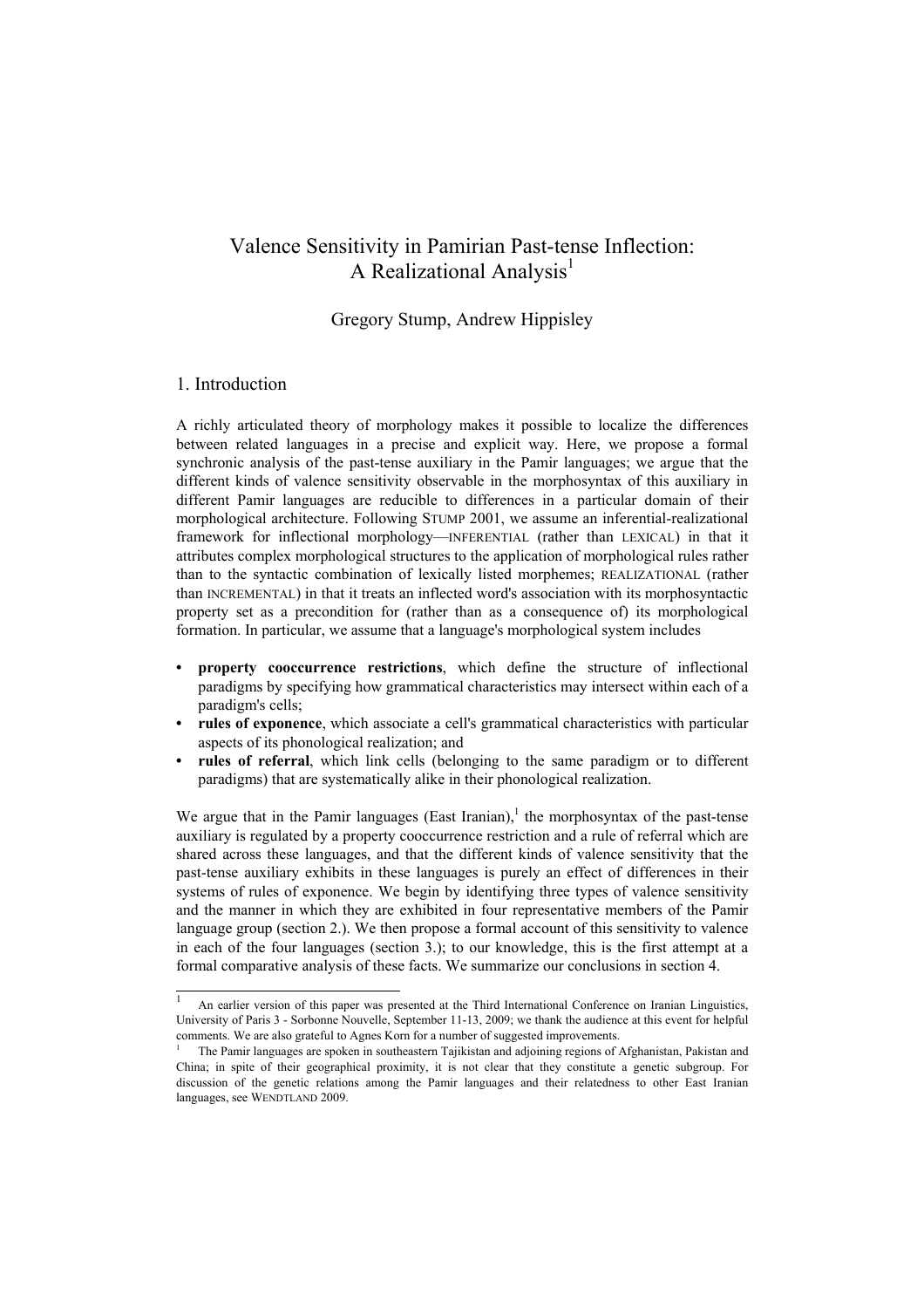### 2. Valence sensitivity in the past-tense auxiliary in four Pamir languages

In the Pamir languages, past-tense verb inflection exhibits a range of peculiarities tied to a vestigial pattern of partial ergativity. These languages are POST-ERGATIVE: while none still exhibits a robust system of partial ergativity (all are basically accusative), many retain vestiges of ergativity in their systems of case marking and/or verb agreement. These languages exhibit many similarities in verb inflection: present-tense verbs inflect synthetically with suffixal exponents of subject agreement, as in the Shughni examples in (1a,b); past-tense verbs, by contrast, inflect periphrastically through the use of a secondposition auxiliary clitic expressing subject agreement together with a participial verb form, as in  $(1c,d)$ .

| (1) | a.             | Shughni<br>Present intransitive<br>wirāfc-um.<br>Wuz<br>stand-1 <sub>SG</sub><br>"I stand up." | $\mathbf{b}$ . | Present transitive<br>$win$ - $um$ .<br><i>Wuz</i><br>kud<br>$see-1SG$<br>dog<br>"I see a dog." |                                 |  |
|-----|----------------|------------------------------------------------------------------------------------------------|----------------|-------------------------------------------------------------------------------------------------|---------------------------------|--|
|     | $\mathbf{c}$ . | Past intransitive<br>$Wuz = um$ wirūv-d.<br>stand-PAST.PPLE<br>$I=1sG$<br>"I stood up."        | d.             | Past transitive<br>kud<br>$Wuz = um$<br>dog<br>$I=1sG$<br>"I saw a dog."                        | $w\bar{m}$ -t.<br>see-PAST.PPLE |  |

Notwithstanding these similarities, a number of differences in verb inflection emerge upon closer inspection of these languages. Here, we focus on four representatives: Yazgulyam, Bartangi, Shughni, and Oroshori.<sup>2</sup> These four languages exhibit the present-tense agreement suffixes in (2) and the past-tense auxiliary clitics in (3). In all four languages, the past-tense auxiliary clitics used with intransitive verbs are syncretic with the present-tense clitic forms of the copula (PAYNE 1980:171); the Shughni examples in (4) illustrate. In three of these languages, the auxiliary clitics used with transitive verbs deviate from those used with intransitive verbs in the shaded portions of (3); this is one of the vestiges of partial ergativity in these languages, a reflection of the fact that at one time, the case of an intransitive verb's subject and that of a transitive verb's subject differed in the past tense. $3$ 

|        | a.               | Yazgulyam |          | Bartangi        | c. Shughni |       |          | Oroshori |
|--------|------------------|-----------|----------|-----------------|------------|-------|----------|----------|
|        | SG               | PL        | SG       | PL              | SG         | PL    | SG       | PL       |
|        | -111             | -əm       | -um      | -an             | -um        | -ām   | -um      | -an      |
| ⌒<br>∠ | $-aV$            | -it       |          | $-at/$ - $at^5$ | -1         | -et   |          | $-at/at$ |
|        | t/d <sup>6</sup> | -an       | $-t/$ -d | -an             | -t/-d      | $-en$ | $-t/ -d$ | -an      |

(2) Present-tense agreement suffixes in four Pamir languages

 $\overline{a}$ 

<sup>&</sup>lt;sup>2</sup> EDEL'MAN 1966, 2000 are important sources of information for Yazgulyam; KARAMXUDOEV 1973 for Bartangi; DODYXUDOEVA 1988 for Shughni; and KURBANOV 1976 for Oroshori.

See PAYNE 1980 for a detailed discussion of these facts as evidence of decaying ergativity in the Pamir languages; see also HIPPISLEY / STUMP 2010 for related discussion of the alternative trajectories toward full accusativity in these languages.

<sup>4</sup> Lack of an exponent here is a characteristic of the Basidi dialect of Bartangi (PAYNE 1980:164).<br>
The set and set and set affixes appear to operate in free variation in Bartangi and Oroshori. The va

The *-at* and *-af* affixes appear to operate in free variation in Bartangi and Oroshori. The variation has no relevance to our discussion.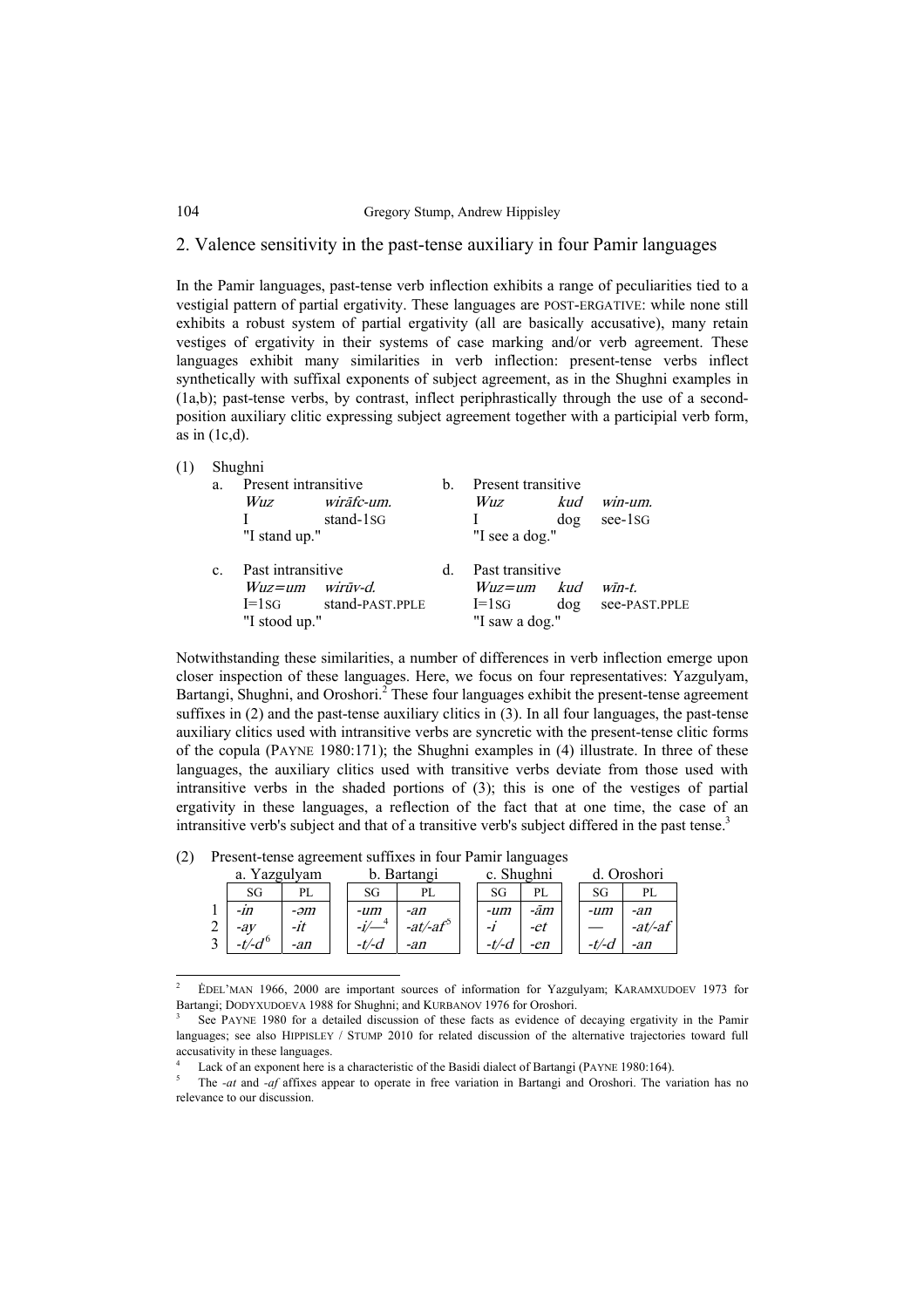|                |                | a. Yazgulyam                 |             |            |                       |                                        | b. Bartangi |         |             |
|----------------|----------------|------------------------------|-------------|------------|-----------------------|----------------------------------------|-------------|---------|-------------|
|                | Intransitive   |                              | Transitive* |            | Intransitive          |                                        | Transitive  |         |             |
|                | SG             | PL                           | SG          | PL         | SG                    | PL                                     | SG          | PL      |             |
| $\mathbf{1}$   | $= \partial m$ | $=$ an                       | $=2m$       | $=$ an     | $=$ um                | $=$ an                                 | $=$ um      | $=$ an  |             |
| $\overline{c}$ | $=$ at         | $=$ əf                       | $=$ at      | $=$ əf     | $=$ at                | $=$ af $/=$ at                         | $=$ at      | $=$ af  | $\ell = at$ |
| $\overline{3}$ |                | $=$ an                       | $=$ av      | $=$ əf     |                       | $=$ an                                 | $=i$        | $=$ af* | $=$ an      |
|                |                | *Obligatorily omitted when   |             |            |                       | *Obligatorily with the oblique subject |             |         |             |
|                |                | an overt subject is present. |             |            | construction.         |                                        |             |         |             |
|                |                |                              |             |            |                       |                                        |             |         |             |
|                |                | c. Shughni <sup>7</sup>      |             |            |                       | d. Oroshori                            |             |         |             |
|                | Intransitive   |                              | Transitive  |            |                       |                                        |             |         |             |
|                | SG             | PL                           | SG          | PL         | SG                    | PL                                     |             |         |             |
| 1              | $=$ um         | <i>=ām</i>                   | $=$ um      | <i>=ām</i> | $=$ um                | $=$ an                                 |             |         |             |
|                | $=(a)t$        | $=et$                        | $=(a)t$     | $=et$      | $=$ at                | $=$ af                                 |             |         |             |
| $\frac{2}{3}$  |                | $=$ en                       | $= i$       | $=$ en     |                       | $=$ af                                 |             |         |             |
|                |                |                              |             |            |                       |                                        |             |         |             |
| (4)            | Shughni        |                              |             |            |                       |                                        |             |         |             |
|                | a.             | $Wuz = um$                   | xuš.        | d.         | <i>Māš=ām</i>         | xuš.                                   |             |         |             |
|                |                | $I=1sG$                      | happy       |            | $we = 1PL$            | happy                                  |             |         |             |
|                |                | "I am happy."                |             |            | "We are happy."       |                                        |             |         |             |
|                | b.             | $Tu=t$                       | xuš.        | e.         | $Tam = et$            | xuš.                                   |             |         |             |
|                |                | $you = 2SG$                  | happy       |            | $you=2PL$             | happy                                  |             |         |             |
|                |                | "You (sg.) are happy."       |             |            |                       | "You (pl.) are happy."                 |             |         |             |
|                | $\mathbf{c}$ . | Yu / Yā                      | xuš.        | f.         | $W\bar{a}\delta = en$ | xuš.                                   |             |         |             |
|                |                | he / she                     | happy       |            | $they = 3PL$          | happy                                  |             |         |             |
|                |                | "He / she is happy."         |             |            | "They are happy."     |                                        |             |         |             |

(3) Past-tense auxiliary clitics in four Pamir languages

In Yazgulyam, the third-person past-tense clitics for transitive verbs are different from those for intransitive verbs; this kind of valence sensitivity is that of SPECIAL ERGATIVE AGREEMENT. Moreover, past-tense clitics used with transitive verbs are obligatorily omitted in the presence of overt subjects; this kind of valence sensitivity is that of CLITIC COMPLEMENTARITY WITH OVERT TRANSITIVE SUBJECTS.

In Yazgulyam, overt subjects of transitive verbs are invariably oblique in the past tense (PAYNE 1980:175); this is another vestige of ergativity. In Bartangi, transitive sentences in the past tense allow both a nominative+oblique pattern and a double-oblique pattern; the past-tense auxiliary clitic *-af* is the obligatory expression of third-person plural subject agreement in the double-oblique construction (besides being admissible in the nominative+oblique construction). This kind of valence sensitivity is that of COVARIATION OF AGREEMENT MARKING WITH SUBJECT CASE.

Shughni verb inflection exhibits less vestigial ergativity than either Yazgulyam or Bartangi: it does not exhibit clitic complementarity with transitive subjects nor does it possess a double-oblique pattern of case marking. It does exhibit special ergative agreement, but only in the third-person singular. The Oroshori system of verb inflection has lost even this

 $\frac{1}{6}$  $/$ d/ for stem final voiced obstruents and vowels, and /t/ elsewhere. This applies to all four languages.<br><sup>7</sup> Note that there is postyocalic elision of the suffixal vowel in the second-person singular example in

Note that there is postvocalic elision of the suffixal vowel in the second-person singular example in (4b).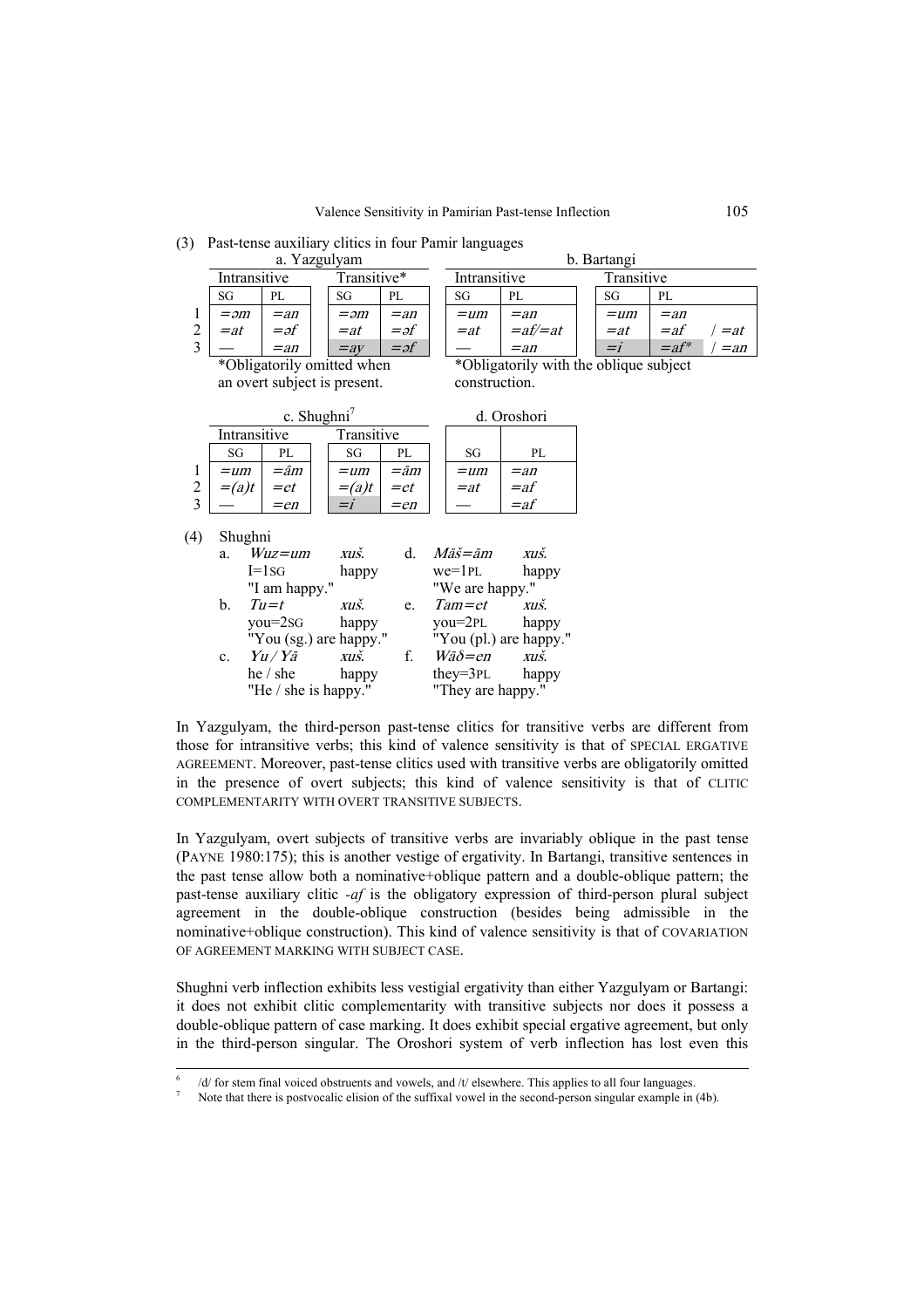vestige of ergativity.<sup>8</sup>

## 3. A formal analysis of valence sensitivity in four Pamir languages

In the formal morphological analysis that we propose for the Pamir languages, we assume that each cell in the inflectional paradigm of a lexeme L is the pairing  $(X, R)$  of L's stem X with an attribute-value matrix R having the structure in  $(5)$ .

(5) A paradigmatic cell's attribute-value matrix:

| <b>MPS</b> | where MPS  | $=$ morphosyntactic property set |
|------------|------------|----------------------------------|
| <b>LXM</b> | <b>LXM</b> | $=$ lexeme                       |
| <b>CAT</b> | CAT        | $=$ syntactic category           |
| <b>VAL</b> | VAL        | $=$ valence, a list of arguments |

The phonological realization of the cells in a lexeme's paradigm is effected by realization rules of two sorts: rules of exponence and rules of referral. These two sorts of rules have the format in (6).

(6) a. Rule of exponence: The cell  $(X, R)$  is realized as X'. Abbreviation:  $\langle X, R \rangle \Rightarrow X'$ b. Rule of referral: The cell  $(X, R)$  has the same realization as the cell  $(Y, R')$ .

Ordinarily, a lexeme's valence specification remains constant across all of the cells in its paradigm. BONAMI / SAMVELIAN (2008, 2009), however, have proposed an approach to Persian verbal periphrasis in which the valence specification of a verbal lexeme's periphrastic forms differs systematically from that of its synthetic forms; in particular, they propose that if a verbal lexeme L has a periphrastic realization consisting of a finite auxiliary X plus a nonfinite form Y of L, then the cell corresponding to that periphrase is occupied by the pairing of X's stem with an attribute-value matrix whose VAL specification includes Y. We assume this same approach for the Pamir languages under analysis here, so that, for example, the Shughni verbal lexeme WINTOW "to see" in (1b,d) has the partial paradigm in (7): the cells realized by WINTOW's synthetic, present-tense forms (those in (7af)) are pairings of WINTOW's stem *win-* (or 3sg *wīn*) with an attribute-value matrix that includes a specification for transitive valence (VAL 〈NP, NP〉). By contrast, WINTOW's periphrastic, past-tense forms correspond to the cells in (7g-l), which are pairings of the phonologically empty auxiliary verb stem  $\varnothing$  with an attribute-value matrix whose valence specification includes WINTOW's past participle (VAL 〈*wīnt*, NP, NP〉).

The phonological realizations of these twelve cells are as in (8): those of cells (7a-f) are synthetic forms of WINTOW, while those of cells (7g-l) are forms of the past-tense auxiliary destined for combination with WINTOW's past participle. This difference between the present-tense cells and the past-tense cells in a verbal lexeme's paradigm is common to all of the Pamir languages. We propose that this difference is effected by a property cooccurrence restriction and rule of referral which are shared by all of the Pamir languages.

 $\frac{1}{8}$  HIPPISLEY / STUMP (2010) demonstrate that although the Pamir languages have all nearly completed the shift from partial ergativity to full accusativity, the paths which this shift has taken vary from language to language.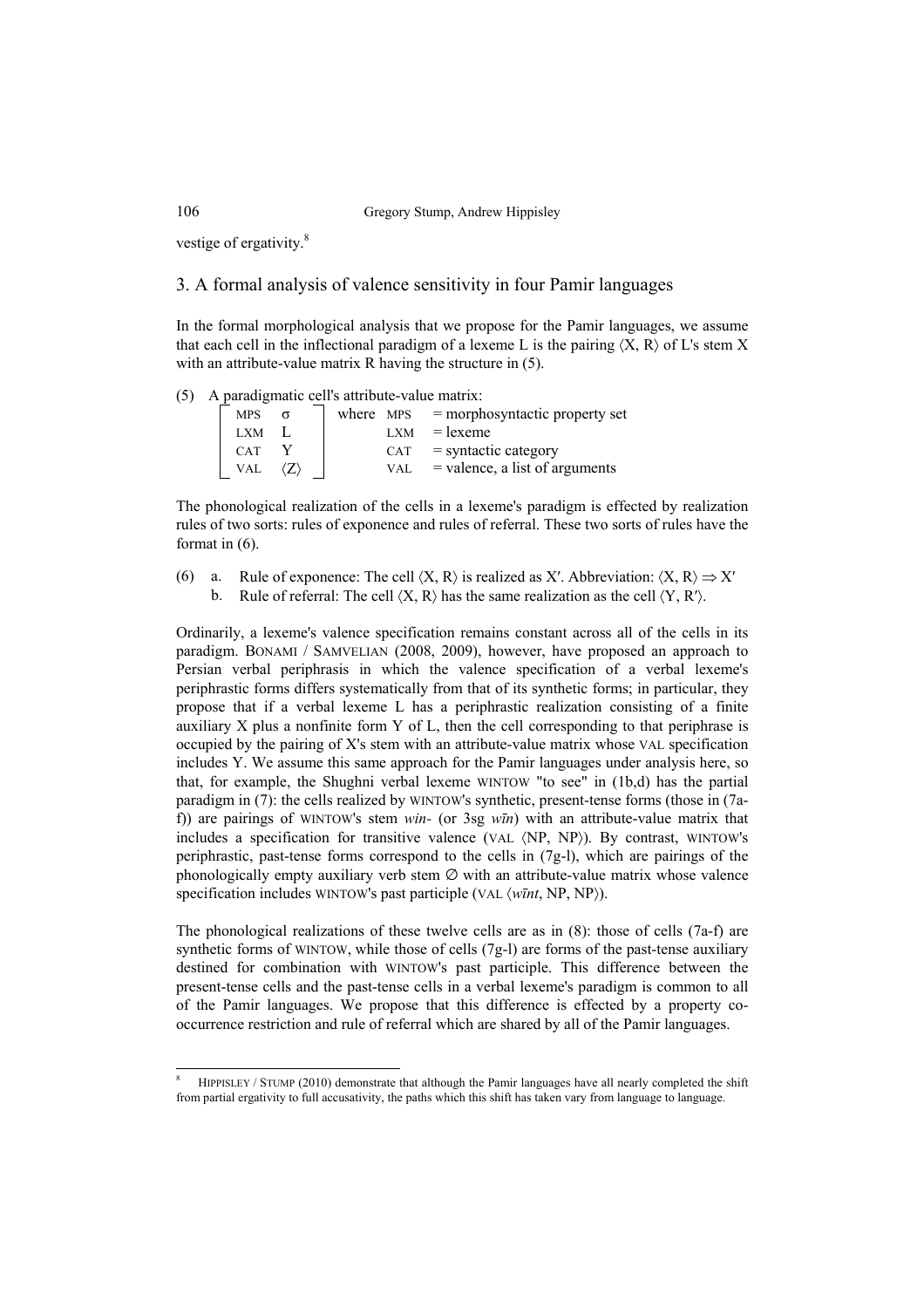|     |                                                                                                                                                                                                                                    | Present-tense cells                                     |  |                                                                                                                                                                                                   | Past-tense cells                                                                                                                                                                                                                                                                                                                                                                                                        |  |
|-----|------------------------------------------------------------------------------------------------------------------------------------------------------------------------------------------------------------------------------------|---------------------------------------------------------|--|---------------------------------------------------------------------------------------------------------------------------------------------------------------------------------------------------|-------------------------------------------------------------------------------------------------------------------------------------------------------------------------------------------------------------------------------------------------------------------------------------------------------------------------------------------------------------------------------------------------------------------------|--|
|     | <b>MPS</b><br>a. $\langle win, \begin{bmatrix} LXM & WINTOW \\ CAT & V[-aux] \\ VAL & \langle NP, NP \rangle \end{bmatrix}$                                                                                                        | $\{1sg \, pres\}$                                       |  |                                                                                                                                                                                                   | $\begin{array}{ccccc}\n\end{array}\n\quad \text{g.} & \langle \varnothing, \begin{bmatrix}\n\text{MPS} & \{\text{1sg past}\} \\ \text{LXM} & \text{WINTOW} \\ \text{CAT} & \text{V[+aux]} \\ \text{VAL} & \langle \text{wint, NP, NP}\rangle\n\end{array}$<br>$\left\langle \right\rangle$                                                                                                                              |  |
|     |                                                                                                                                                                                                                                    |                                                         |  |                                                                                                                                                                                                   | b. $\langle win, \begin{bmatrix} \text{MPS} & \{2\text{sg pres}\} \\ \text{LXM} & \text{WINTOW} \\ \text{CAT} & \text{V[-aux]} \\ \text{VAL} & \langle \text{NP}, \text{NP} \rangle \end{bmatrix}$ h. $\langle \emptyset, \begin{bmatrix} \text{MPS} & \{2\text{sg past}\} \\ \text{LXM} & \text{WINTOW} \\ \text{CAT} & \text{V[-aux]} \\ \text{VAL} & \langle \text{WP}, \text{NP} \rangle \end{bmatrix}$             |  |
|     |                                                                                                                                                                                                                                    |                                                         |  |                                                                                                                                                                                                   | c. $\langle w\bar{m}, \begin{bmatrix} \text{MPS} & \{3\text{sg pres}\} \\ \text{LXM} & \text{WIN} \\ \text{CAT} & \text{V[-aux]} \\ \text{VAL} & \langle \text{NP}, \text{NP} \rangle \end{bmatrix}$ i. $\langle \emptyset, \begin{bmatrix} \text{MPS} & \{3\text{sg past}\} \\ \text{LXM} & \text{WIN} \\ \text{CAT} & \text{V[+aux]} \\ \text{VAL} & \langle \text{wint}, \text{NP}, \text{NP} \rangle \end{bmatrix}$ |  |
|     | VAL                                                                                                                                                                                                                                | $MPS \quad \{1pl\,pres\}$<br>$\langle NP, NP \rangle$   |  | $\left\{\begin{array}{ccc} \text{MPS} & \{1\} \text{plast}\} \\ \text{LXM} & \text{WINTOW} \\ \text{CAT} & \text{V}[\text{+aux}] \\ \text{VAT} & \text{V} = \text{VAT} \end{array}\right.$<br>VAL | $\langle \textit{wint}, \textit{NP}, \textit{NP} \rangle$                                                                                                                                                                                                                                                                                                                                                               |  |
|     | e. $\langle win, \rangle$ MPS $\{2pl \text{ pres}\}\$<br>CAT V[-aux]<br>VAL                                                                                                                                                        | $MPS \quad \{2pl \, pres\}$<br>$\langle NP, NP \rangle$ |  | $\left\{\begin{array}{ccc} \times & \times \\ \times & \times \end{array}\right\}$ MPS {2pl past}<br>LXM WINTOW<br>CAT V[+aux]<br><b>VAL</b>                                                      | $\langle \textit{wInt}, \textit{NP}, \textit{NP} \rangle$                                                                                                                                                                                                                                                                                                                                                               |  |
|     | $f. \quad \langle win, \rangle$ $\begin{array}{c} \text{MPS} \\ \text{LXM} \\ \text{CAT} \\ \text{CAT} \\ \text{V} \end{array}$ $\begin{array}{c} \text{MPS} \\ \text{WINTOW} \\ \text{CAT} \\ \text{V} \end{array}$<br><b>VAL</b> | $MPS \quad \{3pl\,pres\}$<br>$\langle NP, NP \rangle$   |  |                                                                                                                                                                                                   | $\left.\begin{matrix} \text{MPS} & \{3\}\text{p} \text{ past}\} \\ \text{LXM} & \text{WINTOW} \\ \text{CAT} & \text{V}[\text{+aux}] \\ \text{VAL} & \langle \text{wInt, NP, NP}\rangle \end{matrix}\right.$                                                                                                                                                                                                             |  |
| (8) | Realizations of the cells in (7)                                                                                                                                                                                                   |                                                         |  |                                                                                                                                                                                                   |                                                                                                                                                                                                                                                                                                                                                                                                                         |  |

(7) Cells in the paradigm of the Shughni verb WINTOW "to see"

| (8)<br>Realizations of the cells in (7) |
|-----------------------------------------|
|-----------------------------------------|

| a.             | win-um   | g. | $=$ um      |
|----------------|----------|----|-------------|
| b.             | $win-i$  | h. | $=at$       |
| $\mathbf{c}$ . | wīn-t    |    | $=i$        |
| d.             | win-ām   |    | $=\bar{a}m$ |
| e.             | $win-et$ | k  | $=et$       |
| f              | $win-en$ |    | $=en$       |

A language's property cooccurrence restrictions define the matrix of cells constituting each lexeme's paradigm. We propose that the Pamir languages share the property cooccurrence restriction in (9), which guarantees that the incidence of present-tense cells such as (7a-f) in a verbal paradigm will systematically correspond with the incidence of past-tense cells such as (7g-l). In (9), the notation "σ:{pres}" represents a morphosyntactic property set σ of which {pres} is a subset; the notation σ/{past} represents a well-formed morphosyntactic property set that is like  $\sigma$  except insofar as its tense specification is "past"; and the notation " $\langle a b \rangle \oplus$  $\langle c \, d \rangle$ " represents the sequence  $\langle a \, b \, c \, d \rangle$ .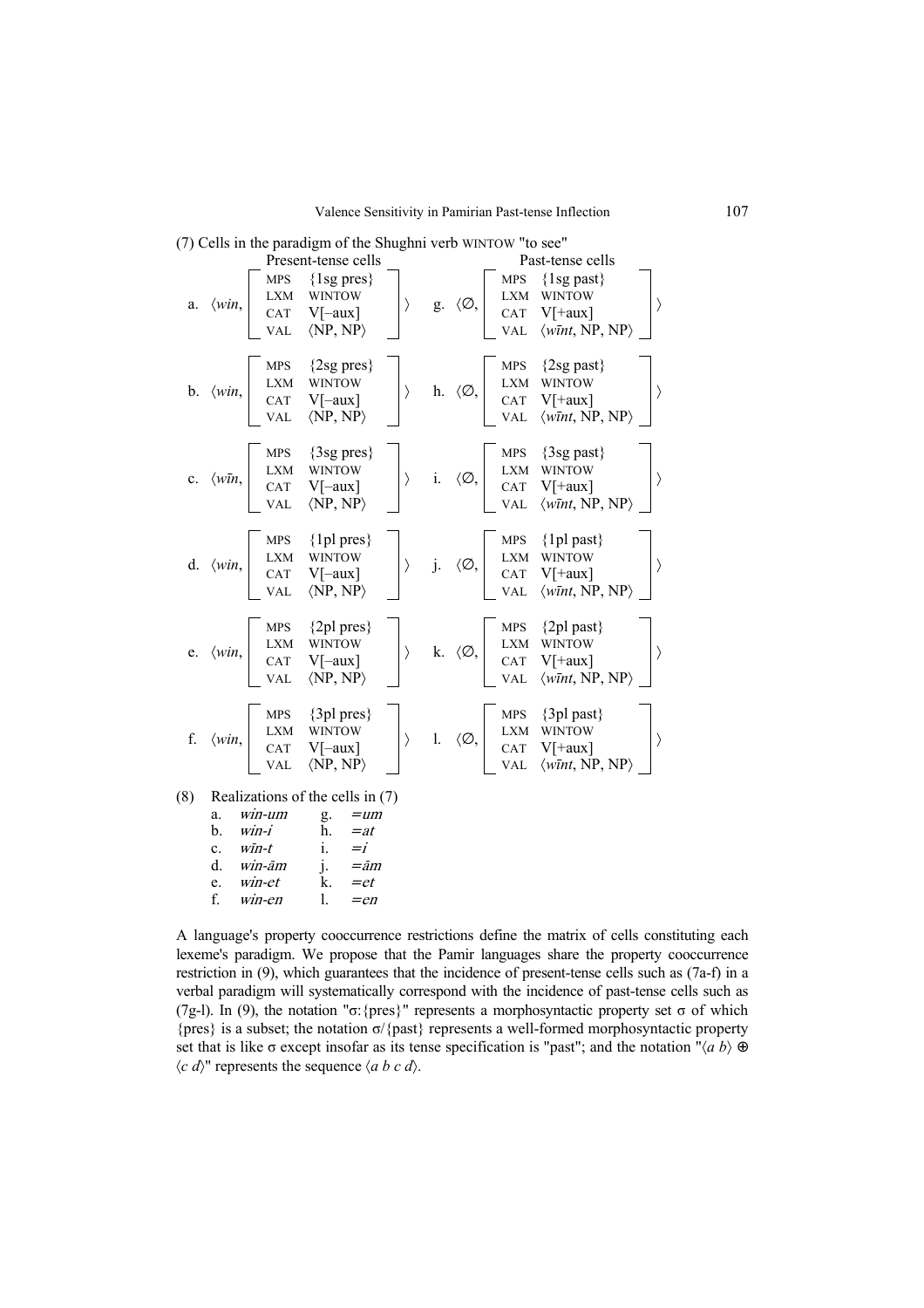(9) A property cooccurrence restriction shared by the Pamir languages

For each cell 
$$
\langle X, \begin{bmatrix} \text{MPS} & \sigma : \{\text{pres}\} \\ \text{LXM} & L \\ \text{VAL} & \langle Z \rangle \end{bmatrix} \rangle
$$
 in the paradigm of a lexeme L,  
\nwhere is a corresponding cell  $\langle \emptyset, \begin{bmatrix} \text{MPS} & \sigma / \{\text{past}\} \\ \text{LXM} & L \\ \text{CAT} & V[\text{+aux}] \\ \text{VAL} & \langle Z \rangle \oplus \langle \begin{bmatrix} \text{MPS} & \sigma / \{\text{past}\} \\ \text{LXM} & L \\ \text{CAT} & V[\text{-aux}] \\ \text{VAL} & \langle Z \rangle \end{bmatrix} \rangle \rangle$ 

We further propose that in each of the Pamir languages, the realization of the past-tense cells induced by (9) is effected by means of the rule of referral in (10). This rule relates the inflection of the past-tense agreement auxiliary (whose stem is phonologically empty) to the present-tense inflection of the copula (whose stem is likewise phonologically empty).

(10) A rule of referral shared by the Pamir languages

The cell 
$$
\langle \emptyset, \begin{bmatrix} \text{MPS} & \sigma : \{\text{past}\} \\ \text{LXM} & \text{L} \\ \text{CAT} & \text{V[+aux]} \\ \text{VAL} & \langle \text{Y} \rangle \end{bmatrix}
$$
 has the same realization as  
the cell  $\langle \emptyset, \begin{bmatrix} \text{MPS} & \sigma / \{\text{pres}\} \\ \text{LXM} & \text{copula} \\ \text{CAT} & \text{V[+aux]} \\ \text{VAL} & \langle \text{Z} \rangle \end{bmatrix}$ .

Under this assumption, the differences among Yazgulyam, Bartangi, Shughni, and Oroshori are entirely confined to their specific rules of exponence. Consider each of these languages in turn.

#### 3.1 Oroshori

Oroshori has the simplest verb morphology of our four representative languages. All verbs (including the copula and all nonauxiliary verbs) have synthetic present-tense forms expressing person/number agreement; all verbs have periphrastic past-tense forms in which person/number agreement is expressed by a clitic form identical to the corresponding present-tense form of the copula. The grammatical distinctions that underlie subjectagreement inflection in Oroshori are schematized in Figure 1; this subject-agreement inflection is realized by the rules of exponence in (11).

Rules  $(11a,d,f)$  apply both to the copula and to nonauxiliary verbs; rules  $(11b,g)$  apply only to the copula; and rules  $(11c,e)$  apply only to nonauxiliary verbs. No rule is sensitive to the valence specification of the cell that it realizes. Every form of the past-tense agreement auxiliary is deduced from the corresponding form of the copula by the rule of referral in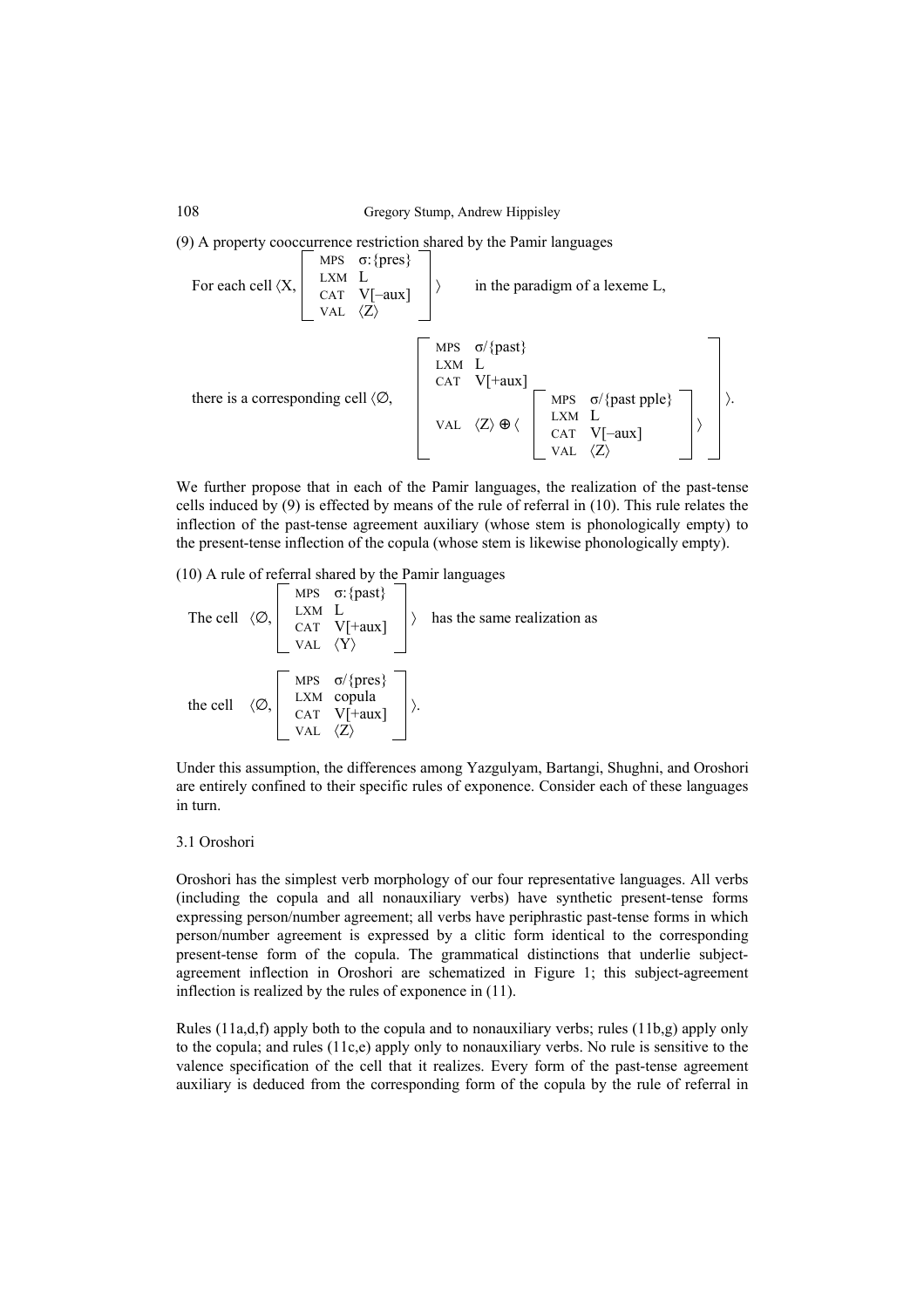(10). The 2sg present and 3sg past are exponentless. (See (2d), (3d).) All exponentless cases are assumed to be handled by the Identity Function Default (STUMP 2001:53), which states that the least narrow rule returns the stem only, by default: X for [CAT V[–aux] ] and  $\varnothing$  for  $[CAT V<sup>+</sup>aux]$ ].

Figure 1. Grammatical distinctions underlying subject-agreement inflection in Oroshori



#### 3.2 Shughni

Shughni introduces one type of valence sensitivity: special ergative agreement in the thirdperson singular of transitive verbs in the past tense. Thus, the grammatical distinctions underlying subject-agreement inflection in Shughni are schematized in Figure 2, and this inflection is realized by the Shughni rules of exponence in (12).

Rules  $(12a, f, g, h)$  apply both to the copula and to nonauxiliary verbs; rule  $(12c)$  applies only to the copula; and rules (12b,d) apply only to nonauxiliary verbs. Rule (12e) is special: it overrides the rules of referral in (10), applying to the phonologically empty stem of the past-tense auxiliary to express third-person singular subject agreement in the realization of transitive verbs; thus, unlike all other forms of the past-tense auxiliary in Shughni, the realization of the cell in (12e) is not syncretized with a corresponding present-tense form of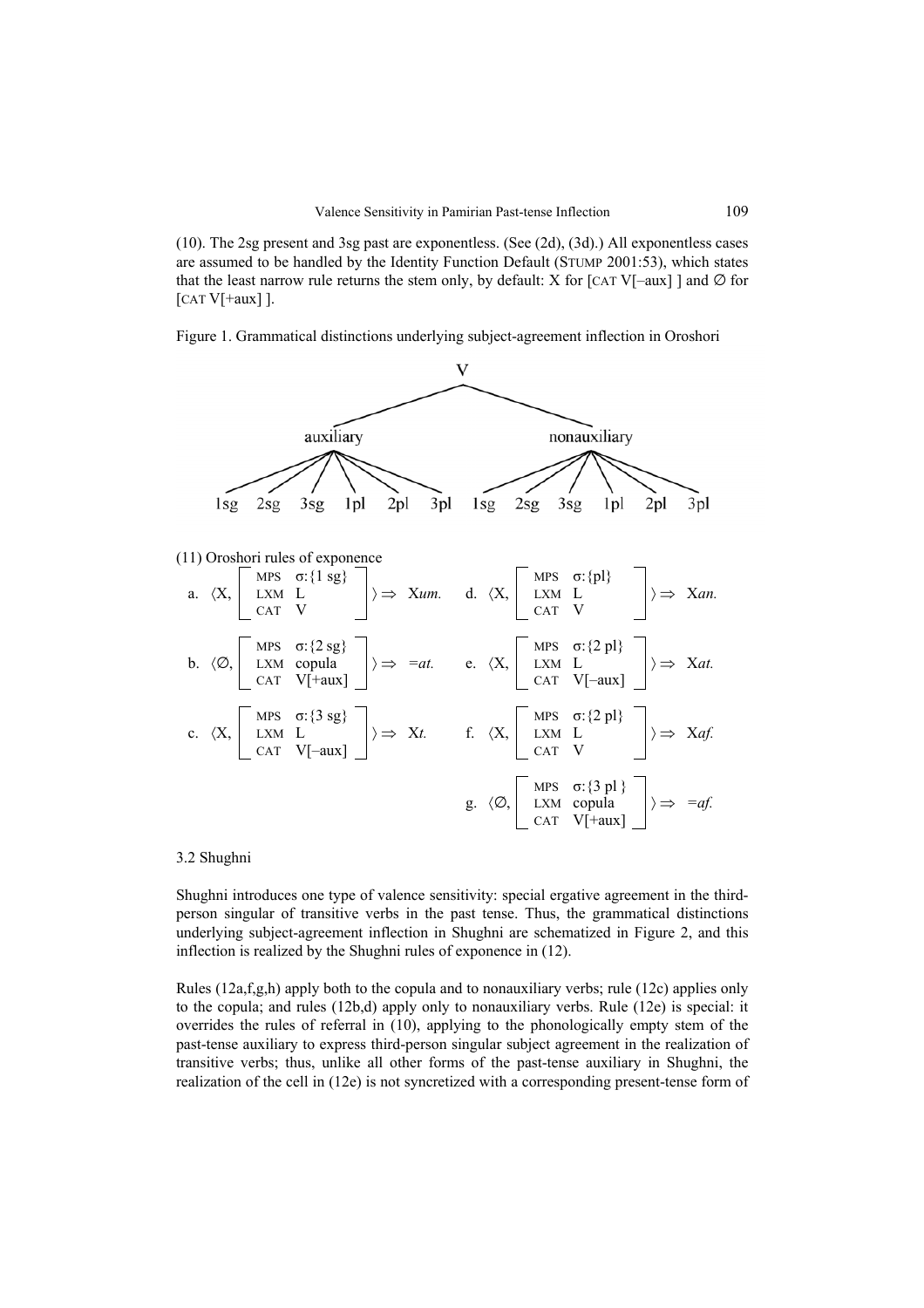the copula. Because of (12e), transitive verbs exhibit a third-person singular agreement auxiliary in the past tense even though intransitive verbs do not; the examples in (13) illustrate.

Figure 2. Grammatical distinctions underlying subject-agreement inflection in Shughni



<sup>9</sup> Note that a rule of sandhi inserts *y* to break up vowel hiatus before the subject-agreement clitic.

 $\overline{a}$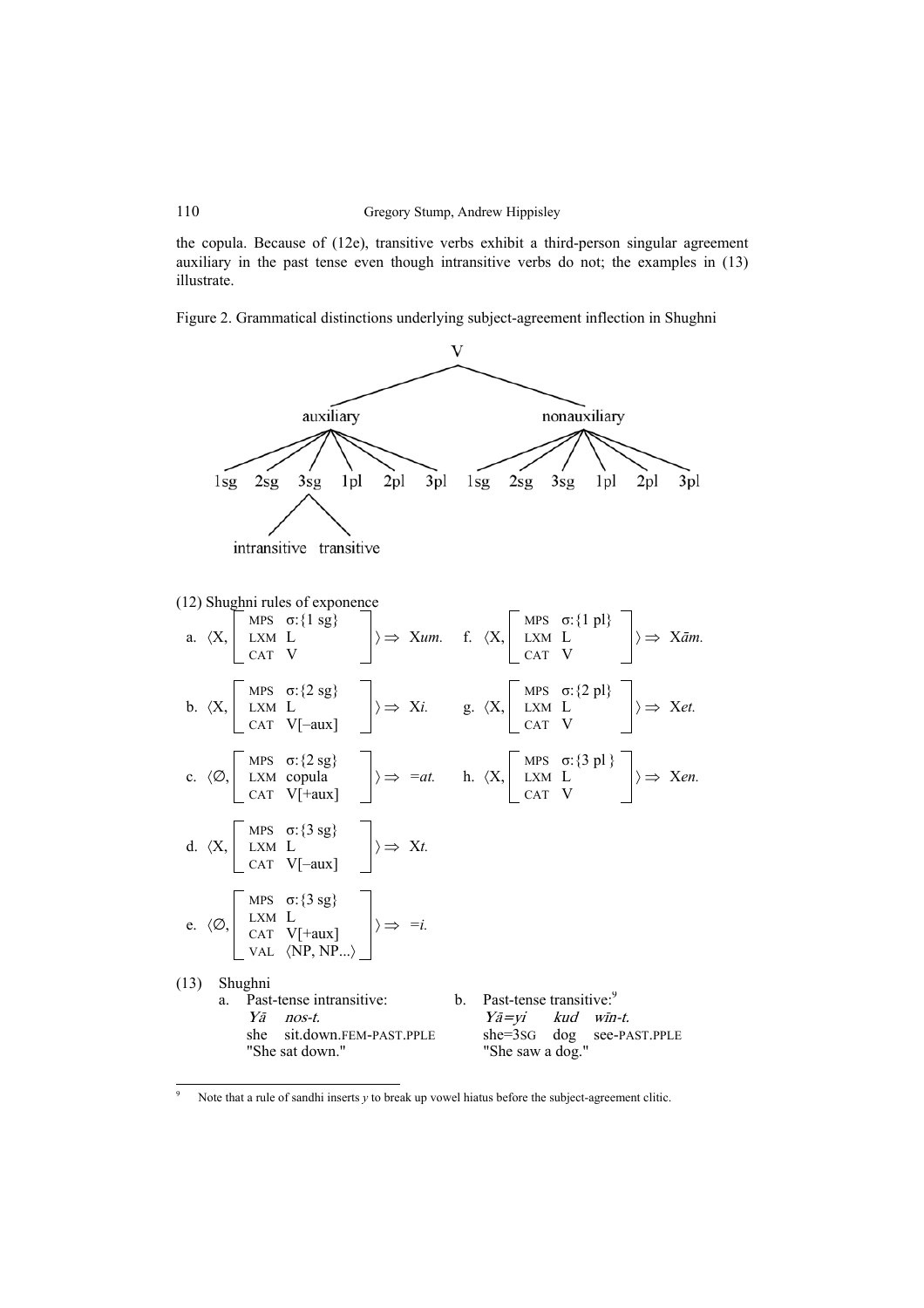#### 3.3 Bartangi

Bartangi past-tense verb inflection exhibits two types of sensitivity to valence: like Shughni, it exhibits special ergative agreement (and not merely in the third-person singular, but in the third-person plural as well); in addition, in the third-person plural inflection of transitive verbs, it exhibits covariation of agreement marking with subject case (which may be nominative or oblique). (See (2b), (3b).) Thus, the grammatical distinctions underlying subject-agreement inflection in Bartangi are schematized in Figure 3.

Figure 3. Grammatical distinctions underlying subject-agreement inflection in Bartangi



This inflection is realized by the Bartangi rules of exponence in (14). Rules (14a,c,f,g,h) apply both to the copula and to nonauxiliary verbs, and rules (14b,d) apply only to nonauxiliary verbs. Rules  $(14e,i)$  are special: they override  $(10)$ , applying to the past-tense auxiliary to express third-person agreement in the realization of transitive verbs; thus, unlike all other forms of the past-tense auxiliary in Bartangi, the realizations introduced by (14e,i) are not syncretized with corresponding forms of the copula (whose third-person inflection is not effected by (14e,i) because its VAL specification is not transitive). In addition, the nominative case required of the first member of the VAL list associated with the third-person plural rule (14h) guarantees that the clitic introduced by rule (14i) is the only possible expression of third-person plural subject agreement in the double-oblique construction even though either (14h) or (14i) may realize subject agreement in the nominative+oblique construction; the examples in (15) illustrate.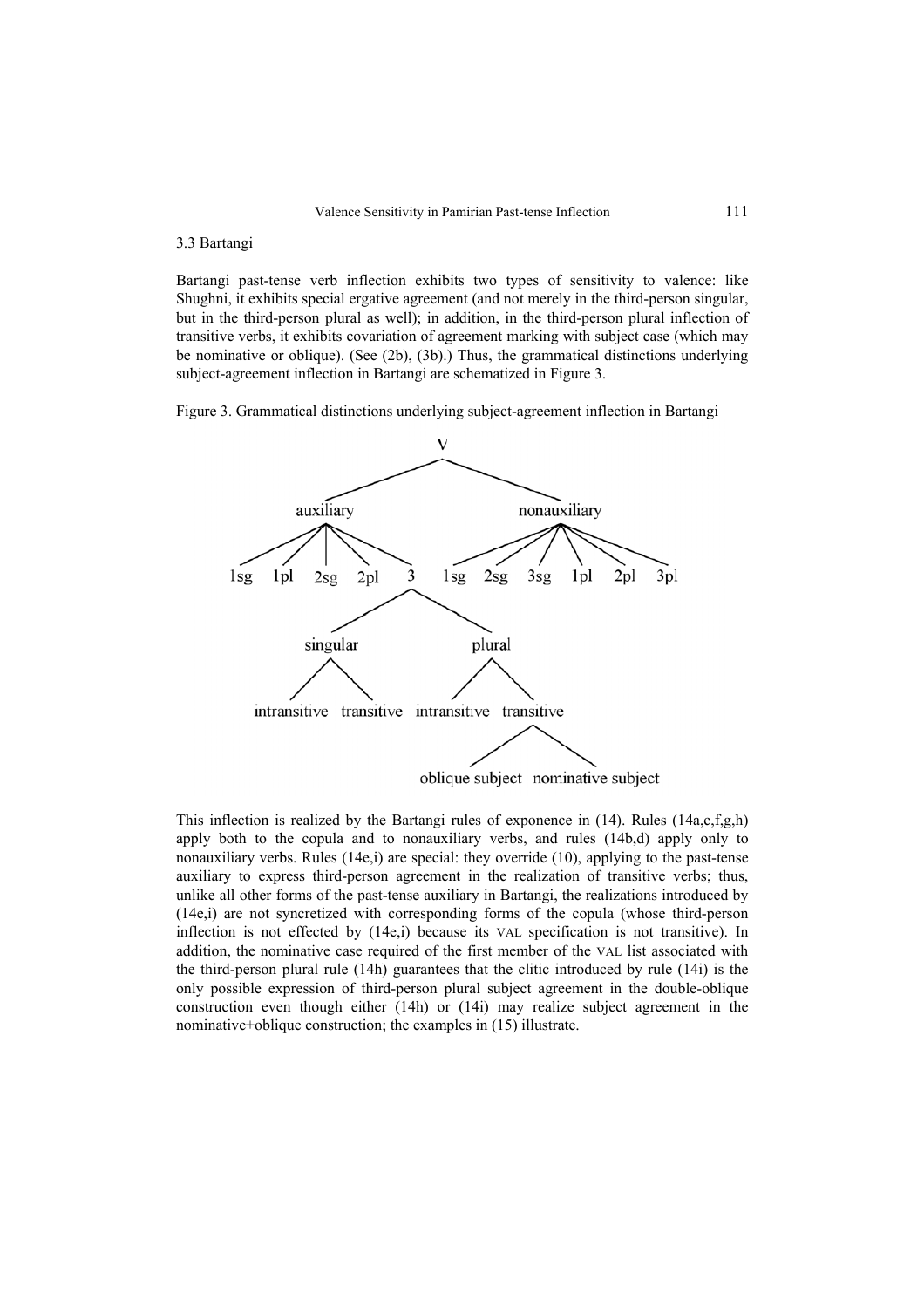|      |         |              | (14) Bartangi rules of exponence                                                                                                                                                                                                      |                                                      |  |      |                                                                                                                                                                                                                                                                                                                                                                     |              |  |
|------|---------|--------------|---------------------------------------------------------------------------------------------------------------------------------------------------------------------------------------------------------------------------------------|------------------------------------------------------|--|------|---------------------------------------------------------------------------------------------------------------------------------------------------------------------------------------------------------------------------------------------------------------------------------------------------------------------------------------------------------------------|--------------|--|
|      |         |              |                                                                                                                                                                                                                                       |                                                      |  |      | a. $\langle X, \begin{bmatrix} MBS & \sigma : \{1 \text{ sg}\} \\ LXM & L \\ CAT & V \end{bmatrix} \rangle \Rightarrow Xum.$ f. $\langle X, \begin{bmatrix} MBS & \sigma : \{1 \text{ pl}\} \\ LXM & L \\ CAT & V \end{bmatrix} \rangle \Rightarrow Xan.$                                                                                                           |              |  |
|      |         |              |                                                                                                                                                                                                                                       |                                                      |  |      | b. $\langle X, \begin{bmatrix} \text{MPS} & \sigma:\{2 \text{ sg}\} \\ \text{LXM} & \text{L} \\ \text{CAT} & \text{V}[-aux] \end{bmatrix} \rangle \Rightarrow \text{Xi} \text{ or } X. \text{ g. } \langle X, \begin{bmatrix} \text{MPS} & \sigma:\{2 \text{ pl}\} \\ \text{LXM} & \text{L} \\ \text{CAT} & \text{V} \end{bmatrix} \rangle \Rightarrow \text{Xaf}.$ |              |  |
|      |         |              |                                                                                                                                                                                                                                       |                                                      |  |      | c. $\langle X, \begin{bmatrix} \text{MPS} & \sigma : \{2\} \\ \text{LXM} & L \\ \text{CAT} & V \end{bmatrix} \rangle \Rightarrow Xat.$ h. $\langle X, \begin{bmatrix} \text{MPS} & \sigma : \{3 \text{ pl }\} \\ \text{LXM} & L \\ \text{CAT} & V \end{bmatrix} \rangle \Rightarrow Xan.$                                                                           |              |  |
|      |         |              |                                                                                                                                                                                                                                       |                                                      |  |      | d. $\langle X, \begin{bmatrix} MPS & \sigma : \{3 sg\} \\ LXM & L \\ CAT & V[-aux] \\ \end{bmatrix} \rangle \Rightarrow Xt.$ i. $\langle \emptyset, \begin{bmatrix} MPS & \sigma : \{3 pl\} \\ LXM & L \\ CAT & V[+aux] \\ VAL & \langle NP, NP, \ldots \rangle \end{bmatrix} \rangle \Rightarrow =af.$                                                             |              |  |
|      |         |              | e. $\langle \emptyset, \begin{bmatrix} \text{MPS} & \sigma:\{3 \text{ sg}\} \\ \text{LXM} & \text{L} \\ \text{CAT} & \text{V[+aux]} \\ \text{VAL} & \langle \text{NP}, \text{NP} \dots \rangle \end{bmatrix} \rangle \Rightarrow =i.$ |                                                      |  |      |                                                                                                                                                                                                                                                                                                                                                                     |              |  |
| (15) |         |              | Bartangi (PAYNE 1980:166)                                                                                                                                                                                                             |                                                      |  |      |                                                                                                                                                                                                                                                                                                                                                                     |              |  |
|      |         | $a_{\ldots}$ | $Uf=af$                                                                                                                                                                                                                               |                                                      |  |      |                                                                                                                                                                                                                                                                                                                                                                     |              |  |
|      |         |              | they.OBL=AUX.3PL                                                                                                                                                                                                                      |                                                      |  |      |                                                                                                                                                                                                                                                                                                                                                                     |              |  |
|      |         | b. $*Uf=an$  | they.obl=aux.3pl                                                                                                                                                                                                                      |                                                      |  |      |                                                                                                                                                                                                                                                                                                                                                                     |              |  |
|      | $c_{-}$ |              | $W \bar{a} \delta = a n$                                                                                                                                                                                                              | ik-dif jinaw kitob xu-ri                             |  |      |                                                                                                                                                                                                                                                                                                                                                                     |              |  |
|      |         |              | they. $NOM = AUX.3PL$                                                                                                                                                                                                                 | these-same as                                        |  |      | book REFL-for                                                                                                                                                                                                                                                                                                                                                       |              |  |
|      | d.      |              | $W \bar{a} \delta = af$                                                                                                                                                                                                               |                                                      |  | zožč |                                                                                                                                                                                                                                                                                                                                                                     | vud          |  |
|      |         |              | they.NOM=AUX.3PL                                                                                                                                                                                                                      |                                                      |  |      | buy.PERF.PPLE                                                                                                                                                                                                                                                                                                                                                       | be.PAST.PPLE |  |
|      |         |              |                                                                                                                                                                                                                                       | "They had bought themselves the same kind of books." |  |      |                                                                                                                                                                                                                                                                                                                                                                     |              |  |

#### 3.4 Yazgulyam

Yazgulyam past-tense verb inflection exhibits two types of sensitivity to valence: like Shughni and Bartangi, it exhibits special ergative agreement (in both the singular and the plural of the third person, as in Bartangi); in addition, it exhibits clitic complementarity with overt transitive subjects. Thus, the grammatical distinctions underlying subjectagreement inflection in Yazgulyam are schematized in Figure 4, and this inflection is realized by the rules of exponence in (16).

Rule (16l) applies both to the copula and to nonauxiliary verbs, rules  $(16b,d,i,k)$  apply only to the copula, and rules  $(16a,c,e,h,j)$  only to nonauxiliary verbs. Rules  $(16f,g,m)$  are special: they determine the expression of the past-tense auxiliary in the realization of transitive verbs. Because (16f,m) override the rule of referral in (10), the realizations they introduce for the past-tense auxiliary are not syncretized with corresponding forms of the copula.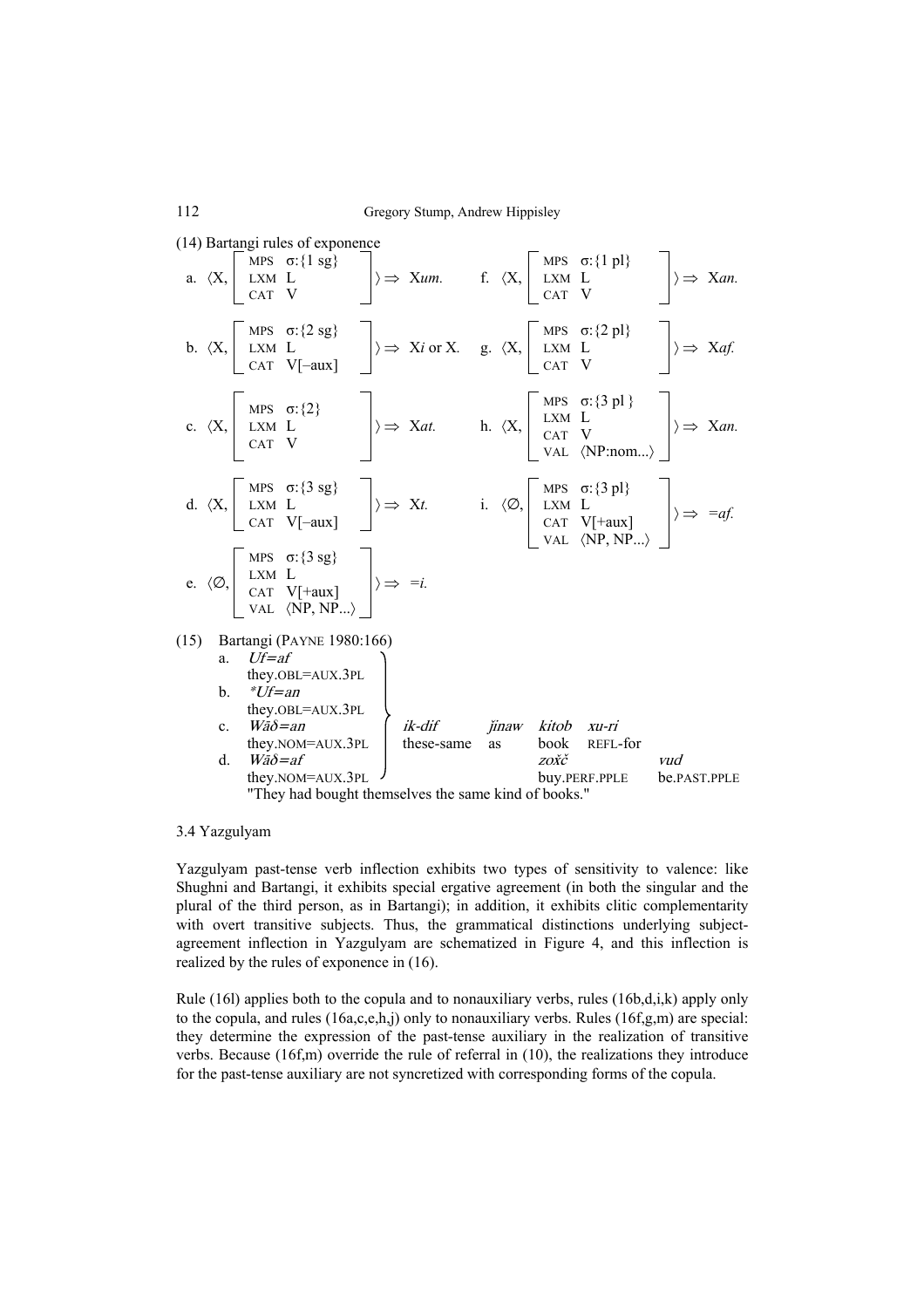

Figure 4. Grammatical distinctions underlying subject-agreement inflection in Yazgulyam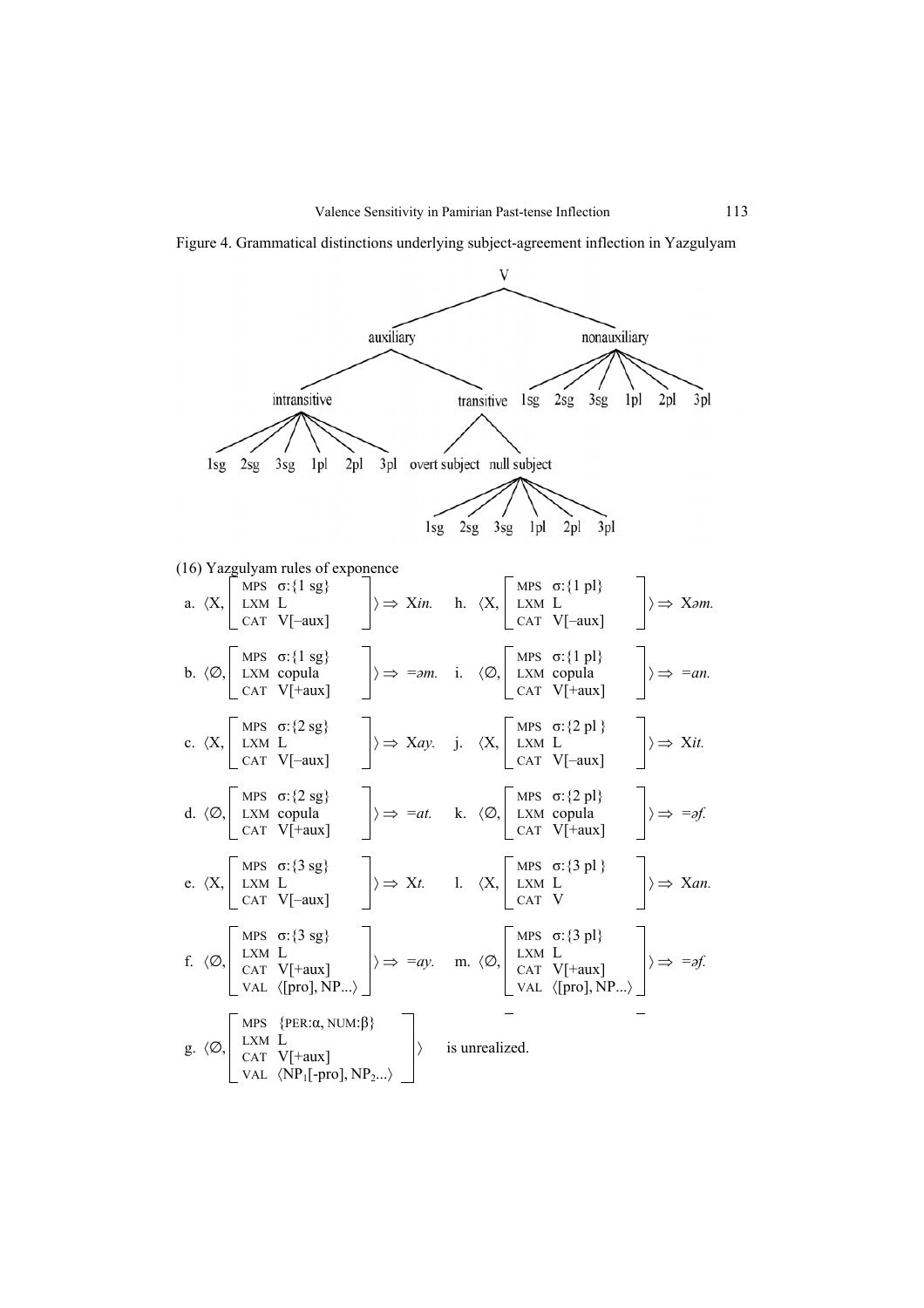The rule of defectiveness in  $(16g)$  overrides  $(16f,m)$  as well as  $(10)$ , guaranteeing that the past-tense auxiliary will be realized only in the presence of an empty subject (= [pro], under our assumptions)<sup>10</sup>; the examples in (17) illustrate.

(17) Yazgulyam (PAYNE 1980:176)

|         | a. $Z$ -mon=ay                        | [pro]       | wint.             |
|---------|---------------------------------------|-------------|-------------------|
|         | $ACC-I = AUX.3SG$                     |             | 3sG see.PAST.PPLE |
|         | "He saw me."                          |             |                   |
| $b_{-}$ | $Way(*=ay)$                           | ž-mon wint. |                   |
|         | $he$ (*= AUX.3sG) ACC-I see.PAST.PPLE |             |                   |
|         | "He saw me."                          |             |                   |

### 4. Conclusion

 $\overline{a}$ 

We have shown that the Pamir languages (here represented by Oroshori, Shughni, Bartangi and Yazgulyam) are alike in possessing a past-tense auxiliary clitic expressing subject agreement. The precise properties of this clitic do, however, vary from language to language; the dimensions of this variation relate to the kinds of valence sensitivity that this auxiliary exhibits. In all of the Pamir languages, the forms of the past-tense agreement clitic are ordinarily syncretic with the present-tense forms of the copula, but (i) in Shughni, Bartangi and Yazgulyam, this clitic exhibits special ergative agreement in the inflection of transitive verbs, (ii) in Bartangi, its form covaries with the case (nominative or oblique) of the subject of a transitive verb, and (iii) in Yazgulyam, its presence in the inflection of a transitive verb is contingent on the presence of an empty subject.

We have proposed an explicit formal account of the morphology of the past-tense auxiliary. In our analysis, the differences among Oroshori, Shughni, Bartangi and Yazgulyam are confined to one domain of their morphological architecture. They are alike in sharing both a property cooccurrence restriction defining the structure of their verbal paradigms  $(= 9)$ ) and a rule of referral defining the default syncretism of the forms of the past-tense auxiliary with the copula's present-tense forms  $(=(10))$ . Their differences reside in the inventories of rules of exponence defining the phonological realization of the past-tense auxiliary.

|                | Abbreviations      |             |                              |             |            |
|----------------|--------------------|-------------|------------------------------|-------------|------------|
| $\overline{1}$ | first person       | <b>LXM</b>  | lexeme                       | PL          | plural     |
| 2              | second person      | <b>MPS</b>  | morphosyntactic property set | PPLE        | participle |
| 3              | third person       | <b>NOM</b>  | nominative                   | <b>PRES</b> | present    |
| ACC            | accusative         | <b>NUM</b>  | number                       | REFL        | reflexive  |
| <b>AUX</b>     | auxiliary          | OBL         | oblique                      | SG          | singular   |
| <b>CAT</b>     | syntactic category | <b>PER</b>  | person                       | <b>VAL</b>  | valence    |
| <b>FEM</b>     | feminine           | <b>PERF</b> | perfect                      |             |            |

See SIMS 2011 for discussion of similar instances of stipulated defectiveness in other languages.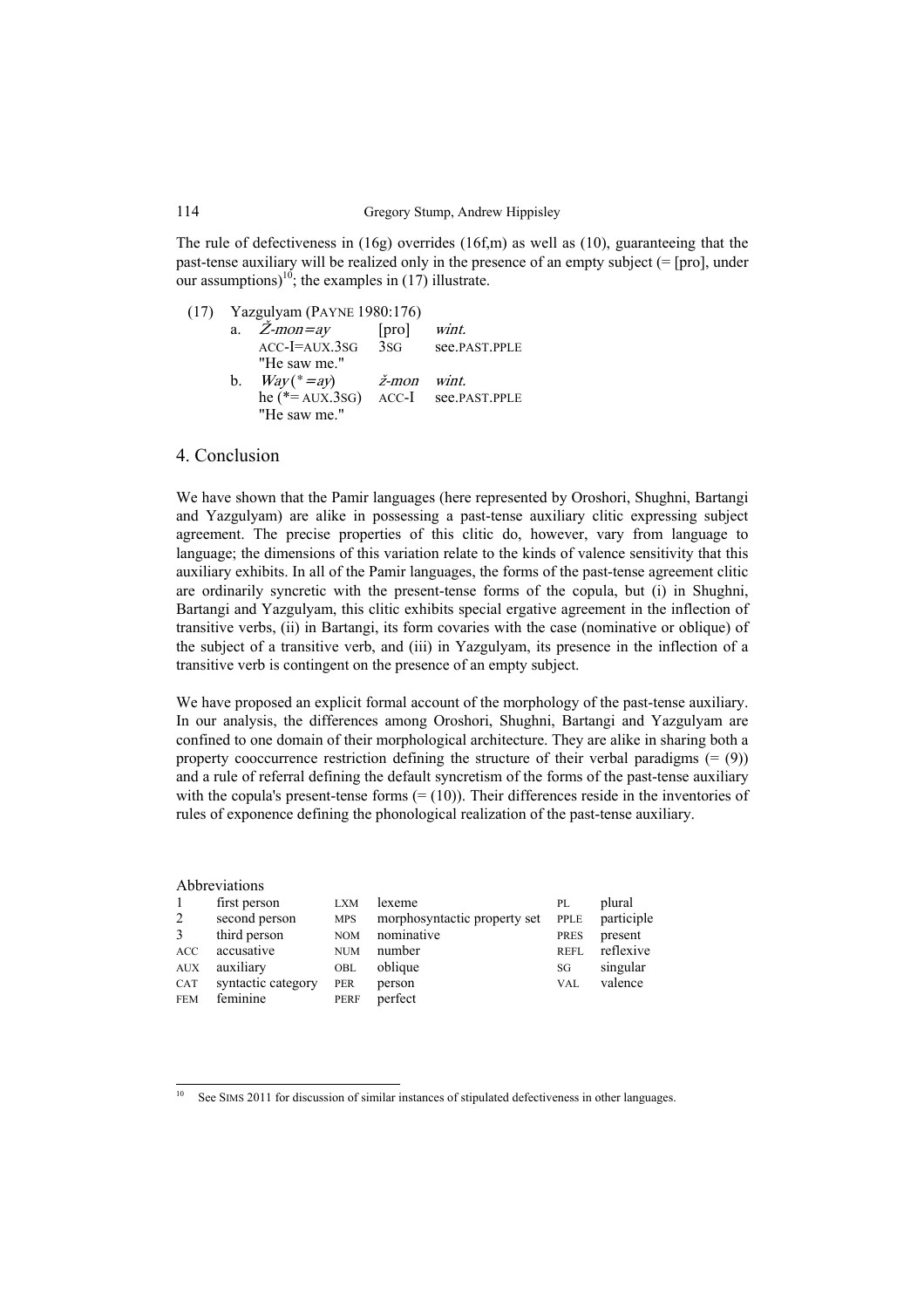#### References

- BONAMI, Olivier, and Pollet SAMVELIAN 2008: "Degrees of Periphrasis in Persian Conjugation." Paper presented at Décembrettes 6, Bordeaux.
- ––– 2009: "Inflectional Periphrasis in Persian." In: Stefan MÜLLER (ed.): *Proceedings of the HPSG 2009 Conference*. Stanford: CSLI Publications, pp. 26-46.
- DODYXUDOEVA, Lejla R. 1988: *Šugnanskij glagol v istoričeskom osveščenii*. Dushanbe: Donish.
- ĖDEL'MAN, Džoj I. 1966: *Jazguljamskij jazyk*. Moscow: Nauka.
- ––– 2000: "Jazguljamskij jazyk." In: Vera S. RASTORGUEVA, Džoj I. ĖDEL'MAN, Vjačeslav V. MOŠKALO (eds.): *Jazyki mira: Iranskie jazyki. III. Vostočnoiranskie jazyki*. Moscow: Indrik, pp. 274-290.
- HIPPISLEY, Andrew, and Gregory STUMP 2010: "Alternative Trajectories toward Accusativity in the Pamir Languages." Paper presented at the 43<sup>rd</sup> Annual Meeting of the Societas Linguistica Europaea, Vilnius University, Lithuania, September 3-5 2010.
- KARAMXUDOEV, Nodir 1973: *Bartangskij jazyk.* Dushanbe: Donish.
- KURBANOV, Xuškadam 1976: *Rošorvskij jazyk*. Dushanbe: Donish.
- PAYNE, John R. 1980: "The Decay of Ergativity in Pamir Languages." In: *Lingua* 51, pp. 147-186.
- SIMS, Andrea 2011: "On Some Parallels between Defective and Normal Inflection." Paper presented at the Quantitative Measures in Morphology & Morphological Development Workshop, University of California, San Diego, January 16-17, 2011.
- STUMP, Gregory T. 2001: *Inflectional Morphology: A theory of paradigm structure*. Cambridge: Cambridge University Press.
- WENDTLAND, Antje 2008: "The Position of the Pamir Languages within East Iranian." In: *Orientalia Suecana* 58, pp. 172-188.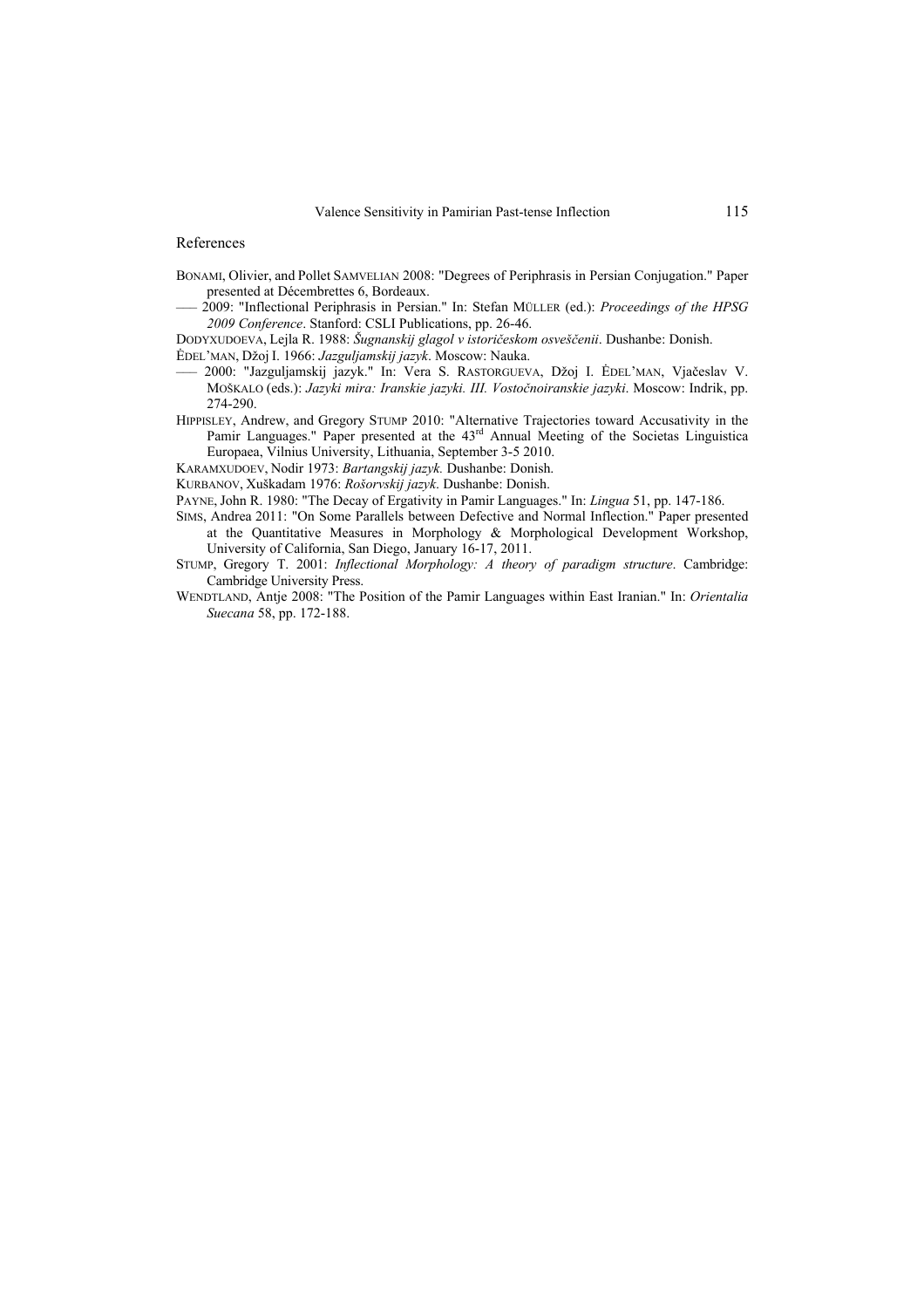# Table of Contents

| Part I. Historical and Comparative Iranian Syntax                                 |    |
|-----------------------------------------------------------------------------------|----|
| Definite Articles in Bactrian                                                     |    |
| Differential Object Marking in Bactrian                                           |    |
| The Emergence and Development of the Sogdian Perfect                              |    |
| Pronouns as Verbs, Verbs as Pronouns:<br>Demonstratives and the Copula in Iranian | 53 |
| Counterfactual Mood in Iranian                                                    |    |

# **Part II. The Morpho-Syntax of Lesser-known Iranian Languages**

| A Glance at the Deixis of Nominal Demonstratives in Iranian Taleshi                |  |
|------------------------------------------------------------------------------------|--|
| Valence Sensitivity in Pamirian Past-tense Inflection:<br>A Realizational Analysis |  |
|                                                                                    |  |
| Participle-Converbs in Iron Ossetic:<br><b>Syntactic and Semantic Properties</b>   |  |
| On Negation, Negative Concord,<br>and Negative Imperatives in Digor Ossetic        |  |